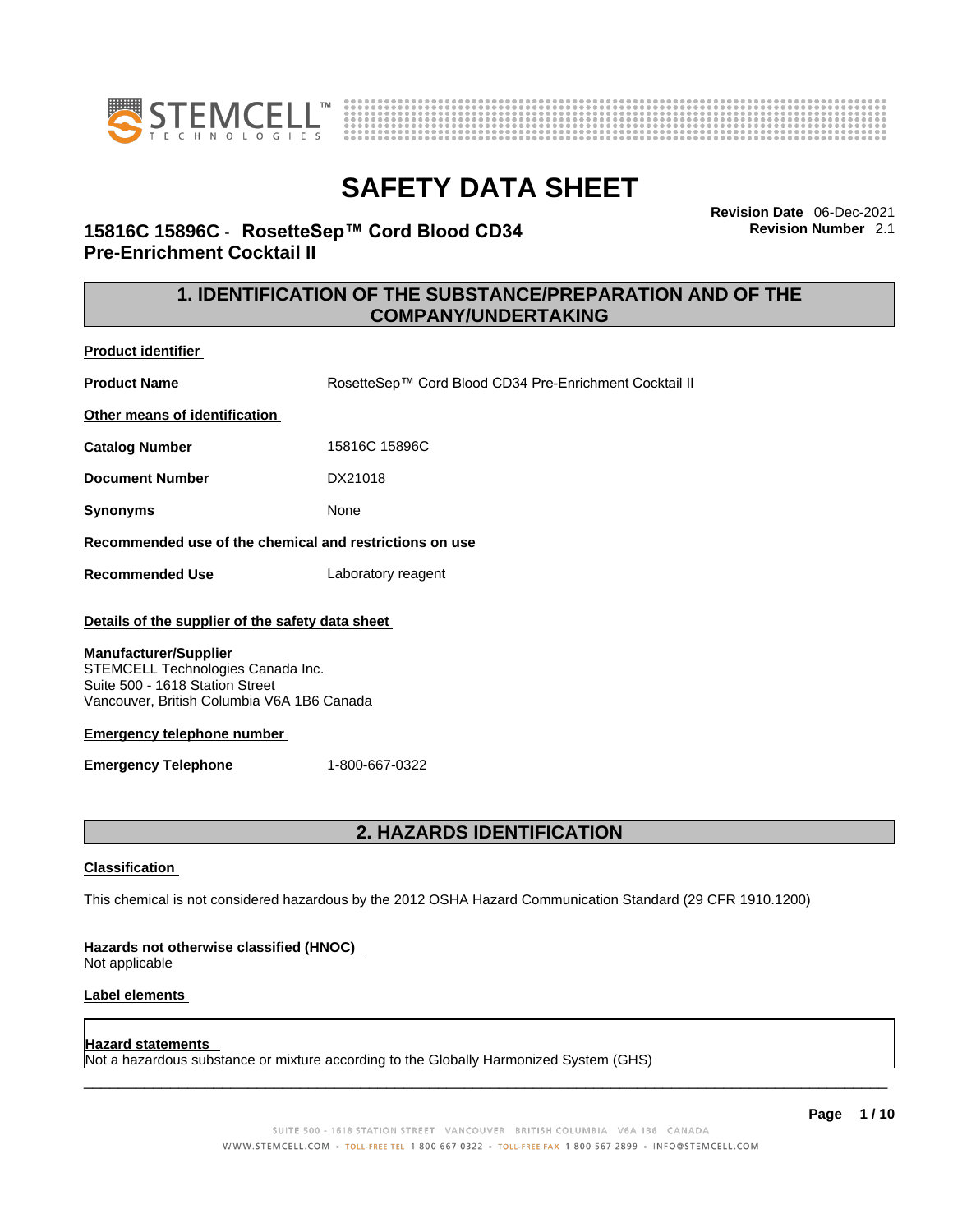



# \_\_\_\_\_\_\_\_\_\_\_\_\_\_\_\_\_\_\_\_\_\_\_\_\_\_\_\_\_\_\_\_\_\_\_\_\_\_\_\_\_\_\_\_\_\_\_\_\_\_\_\_\_\_\_\_\_\_\_\_\_\_\_\_\_\_\_\_\_\_\_\_\_\_\_\_\_\_\_\_\_\_\_\_\_\_\_\_\_\_\_\_\_ **Revision Date** 06-Dec-2021 **15816C 15896C** - **RosetteSep™ Cord Blood CD34 Pre-Enrichment Cocktail II**

The product contains no substances which at their given concentration, are considered to be hazardous to health.

**Appearance** Clear **Physical state** Liquid **Odor** No data available

**Revision Number** 2.1

**Other Information** 

Not applicable

**Unknown acute toxicity** 0 % of the mixture consists of ingredient(s) of unknown toxicity

0 % of the mixture consists of ingredient(s) of unknown acute oral toxicity

0 % of the mixture consists of ingredient(s) of unknown acute dermal toxicity

0 % of the mixture consists of ingredient(s) of unknown acute inhalation toxicity (gas)

0 % of the mixture consists of ingredient(s) of unknown acute inhalation toxicity (vapor)

0 % of the mixture consists of ingredient(s) of unknown acute inhalation toxicity (dust/mist)

# **3. COMPOSITION/INFORMATION ON INGREDIENTS**

#### **Substance**

Not applicable.

### **Mixture**

Not a hazardous substance or mixture according to the Globally Harmonized System (GHS)

\*The exact percentage (concentration) ofcomposition has been withheld as a trade secret.

### **4. FIRST AID MEASURES**

#### **Description of first aid measures**

| <b>Inhalation</b>   | Remove to fresh air.                                                                                                    |
|---------------------|-------------------------------------------------------------------------------------------------------------------------|
| Eye contact         | Rinse thoroughly with plenty of water for at least 15 minutes, lifting lower and upper eyelids.<br>Consult a physician. |
| <b>Skin contact</b> | Wash skin with soap and water.                                                                                          |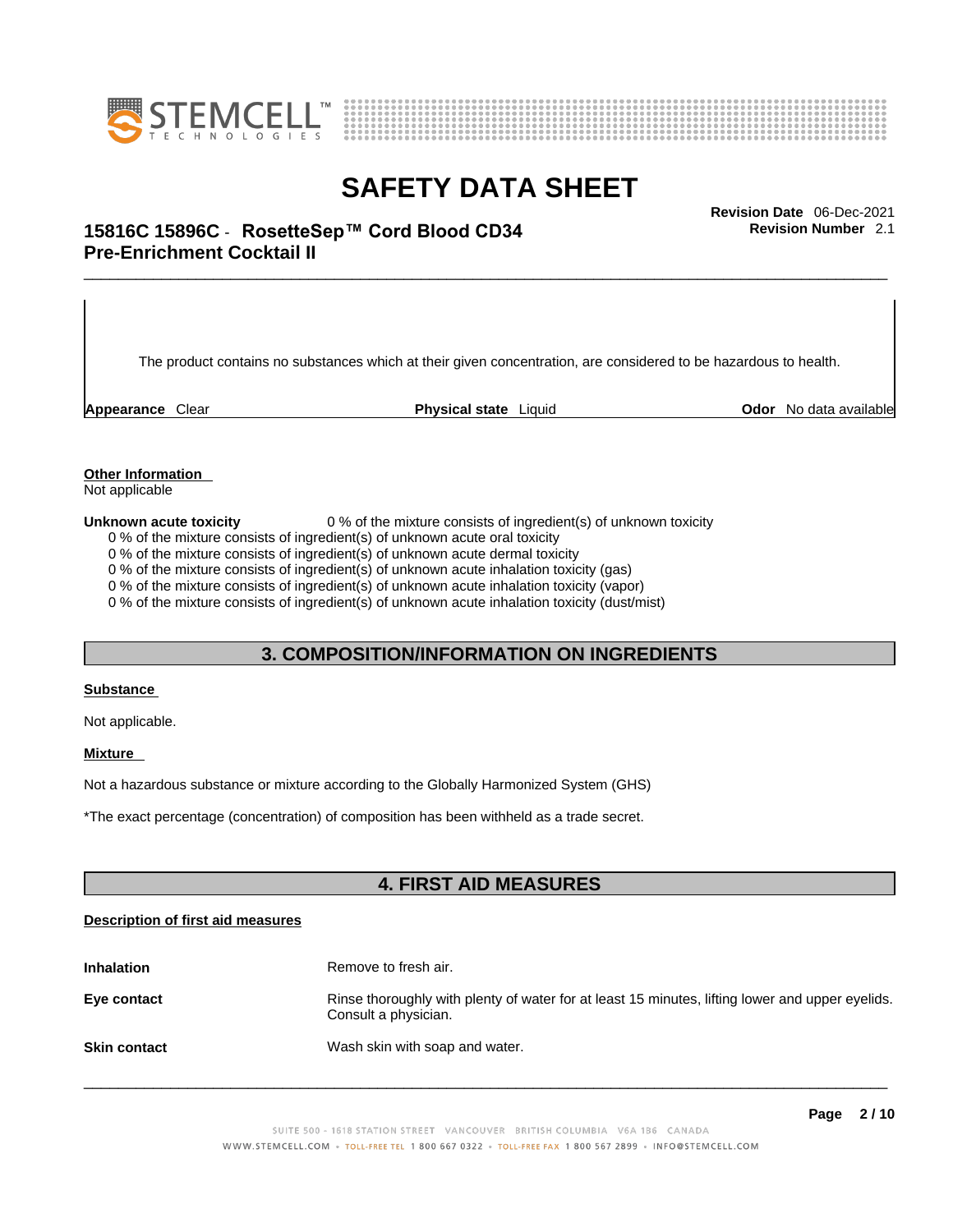



# \_\_\_\_\_\_\_\_\_\_\_\_\_\_\_\_\_\_\_\_\_\_\_\_\_\_\_\_\_\_\_\_\_\_\_\_\_\_\_\_\_\_\_\_\_\_\_\_\_\_\_\_\_\_\_\_\_\_\_\_\_\_\_\_\_\_\_\_\_\_\_\_\_\_\_\_\_\_\_\_\_\_\_\_\_\_\_\_\_\_\_\_\_ **Revision Date** 06-Dec-2021 **15816C 15896C** - **RosetteSep™ Cord Blood CD34 Pre-Enrichment Cocktail II**

**Ingestion** Clean mouth with water and drink afterwards plenty of water. **Most important symptoms and effects, both acute and delayed Symptoms** No information available. **Indication of any immediate medical attention and special treatment needed Note to physicians** Treat symptomatically. **5. FIRE-FIGHTING MEASURES Suitable Extinguishing Media** Use extinguishing measures that are appropriate to local circumstances and the surrounding environment. **Unsuitable extinguishing media** CAUTION: Use of water spray when fighting fire may be inefficient. **Specific hazards arising from the chemical** No information available. **Explosion data Sensitivity to Mechanical Impact** None. **Sensitivity to Static Discharge** None. **Special protective equipment for fire-fighters** Firefighters should wear self-contained breathing apparatus and full firefighting turnout gear. Use personal protection equipment. **6. ACCIDENTAL RELEASE MEASURES Personal precautions, protective equipment and emergency procedures Personal precautions** Ensure adequate ventilation.

**Environmental precautions Environmental precautions** See Section 12 for additional Ecological Information.

**Methods and material for containment and cleaning up**

**Methods for containment** Prevent further leakage or spillage if safe to do so.

 $\_$  ,  $\_$  ,  $\_$  ,  $\_$  ,  $\_$  ,  $\_$  ,  $\_$  ,  $\_$  ,  $\_$  ,  $\_$  ,  $\_$  ,  $\_$  ,  $\_$  ,  $\_$  ,  $\_$  ,  $\_$  ,  $\_$  ,  $\_$  ,  $\_$  ,  $\_$  ,  $\_$  ,  $\_$  ,  $\_$  ,  $\_$  ,  $\_$  ,  $\_$  ,  $\_$  ,  $\_$  ,  $\_$  ,  $\_$  ,  $\_$  ,  $\_$  ,  $\_$  ,  $\_$  ,  $\_$  ,  $\_$  ,  $\_$  ,

**Revision Number** 2.1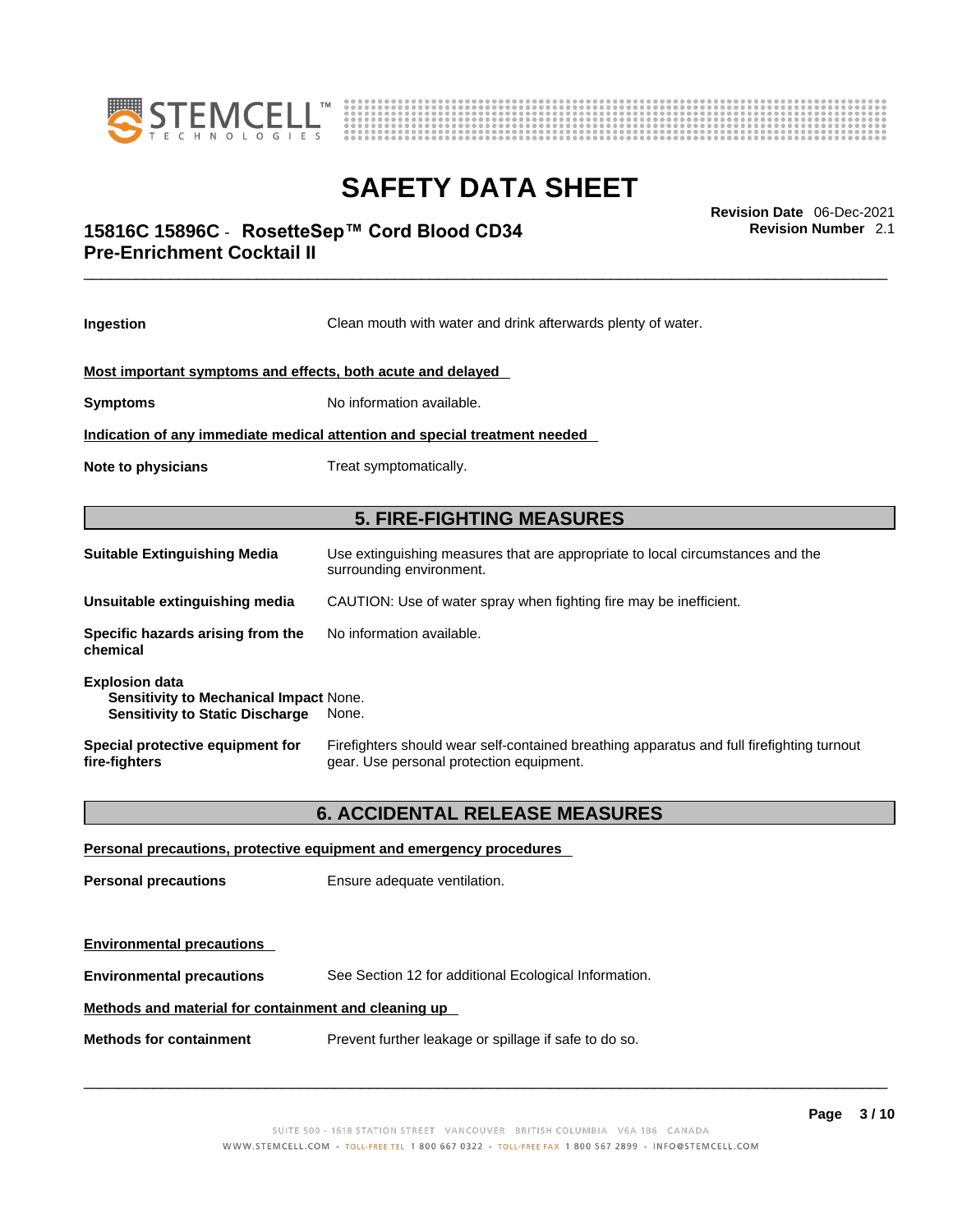



**Revision Number** 2.1

# \_\_\_\_\_\_\_\_\_\_\_\_\_\_\_\_\_\_\_\_\_\_\_\_\_\_\_\_\_\_\_\_\_\_\_\_\_\_\_\_\_\_\_\_\_\_\_\_\_\_\_\_\_\_\_\_\_\_\_\_\_\_\_\_\_\_\_\_\_\_\_\_\_\_\_\_\_\_\_\_\_\_\_\_\_\_\_\_\_\_\_\_\_ **Revision Date** 06-Dec-2021 **15816C 15896C** - **RosetteSep™ Cord Blood CD34 Pre-Enrichment Cocktail II**

| Methods for cleaning up         | Pick up and transfer to properly labeled containers.                                 |
|---------------------------------|--------------------------------------------------------------------------------------|
| Prevention of secondary hazards | Clean contaminated objects and areas thoroughly observing environmental regulations. |

### **7. HANDLING AND STORAGE**

# **Precautions for safe handling Advice on safe handling** Handle in accordance with good industrial hygiene and safety practice. **Conditions for safe storage, including any incompatibilities Storage Conditions** Store in accordance with information listed on the Product Information Sheet (PIS).

### **8. EXPOSURE CONTROLS/PERSONAL PROTECTION**

#### **Control parameters**

**Exposure Limits** This product, as supplied, does not contain any hazardous materials with occupational exposure limits established by the region specific regulatory bodies.

#### **Appropriate engineering controls**

| <b>Engineering controls</b> | Showers              |
|-----------------------------|----------------------|
|                             | Eyewash stations     |
|                             | Ventilation systems. |
|                             |                      |

**Individual protection measures, such as personal protective equipment Eye/face protection** No special protective equipment required. **Skin and body protection** No special protective equipment required. **Respiratory protection** No protective equipment is needed under normal use conditions. If exposure limits are exceeded or irritation is experienced, ventilation and evacuation may be required.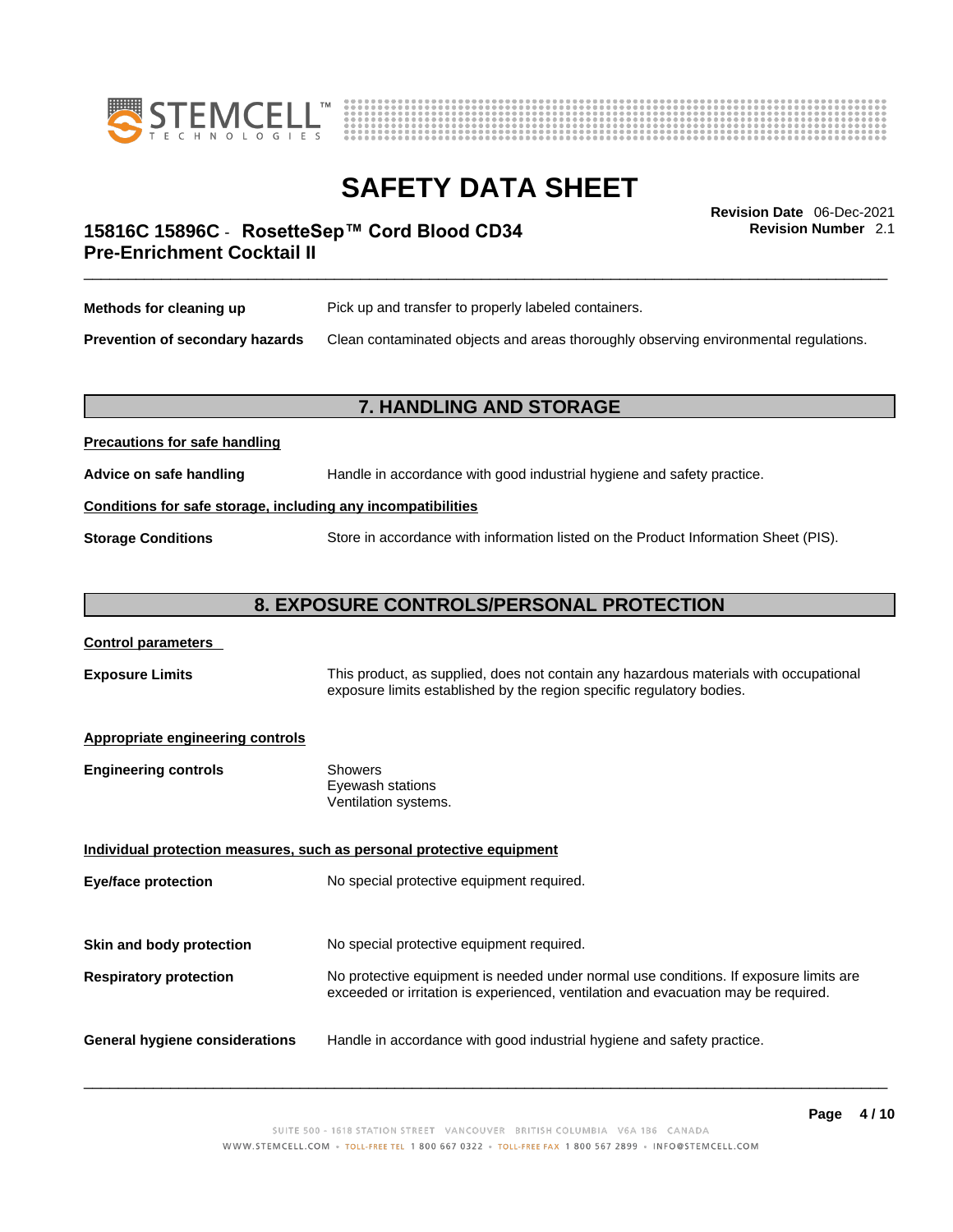



# \_\_\_\_\_\_\_\_\_\_\_\_\_\_\_\_\_\_\_\_\_\_\_\_\_\_\_\_\_\_\_\_\_\_\_\_\_\_\_\_\_\_\_\_\_\_\_\_\_\_\_\_\_\_\_\_\_\_\_\_\_\_\_\_\_\_\_\_\_\_\_\_\_\_\_\_\_\_\_\_\_\_\_\_\_\_\_\_\_\_\_\_\_ **Revision Date** 06-Dec-2021 **15816C 15896C** - **RosetteSep™ Cord Blood CD34 Pre-Enrichment Cocktail II**

**9. PHYSICAL AND CHEMICAL PROPERTIES Information on basic physical and chemical properties Physical state** Liquid **Appearance** Clear<br> **Color** No int **Color Color Color Color Color Color Color No** data available **Odor Odor Constanting Codor Constanting Codor Codor Codor Codor Codor Codor Codor Codor Codor Codor Codor Codor Codor Codor Codor Codor Codor Codor Codor Codor Codor Codor Codor No data available Explosive properties** No data available **Oxidizing properties** No information available **Other Information Softening point** No information available **Molecular weight** No information available **Molecular formula** No information available<br>**VOC Content (%)** No information available **VOC Content (%) Liquid Density** No information available **Bulk density No information available Property CONSCRUTE IN THE VALUES REMARKS • Method pH** No data available None known **Melting point / freezing point Boiling point / boiling range No data available None known Flash point Communist Communist Communist Communist Communist Communist Communist Communist Communist Communist Communist Communist Communist Communist Communist Communist Communist Communist Communist Communist Communi Evaporation rate Reserve ACC** No data available **None known** None known **Flammability (solid, gas)** No data available None known **Flammability Limit in Air None known None known Upper flammability limit:** No data available **Lower flammability limit:** No data available **Vapor pressure No data available None known Vapor density No data available None known Relative density No data available None known** None known **Water solubility No data available** Mome known<br> **Solubility in other solvents** No data available **None known**<br>
None known **Solubility in other solvents** No data available **None known**<br> **Partition coefficient** No data available None known **Partition coefficient**<br> **Autoignition temperature**<br>
No data available **Autoignition temperature** No data available **None known**<br> **Decomposition temperature** No data available None known **Decomposition temperature** No data available None known<br> **Kinematic viscosity** No data available None known **Kinematic viscosity No data available None known**<br> **None known**<br>
No data available **None known**<br>
None known **Dynamic** viscosity None known

### **10. STABILITY AND REACTIVITY**

**Reactivity No information available.** 

**Chemical stability** Stable under recommended transport or storage conditions.

 $\_$  ,  $\_$  ,  $\_$  ,  $\_$  ,  $\_$  ,  $\_$  ,  $\_$  ,  $\_$  ,  $\_$  ,  $\_$  ,  $\_$  ,  $\_$  ,  $\_$  ,  $\_$  ,  $\_$  ,  $\_$  ,  $\_$  ,  $\_$  ,  $\_$  ,  $\_$  ,  $\_$  ,  $\_$  ,  $\_$  ,  $\_$  ,  $\_$  ,  $\_$  ,  $\_$  ,  $\_$  ,  $\_$  ,  $\_$  ,  $\_$  ,  $\_$  ,  $\_$  ,  $\_$  ,  $\_$  ,  $\_$  ,  $\_$  ,

**Revision Number** 2.1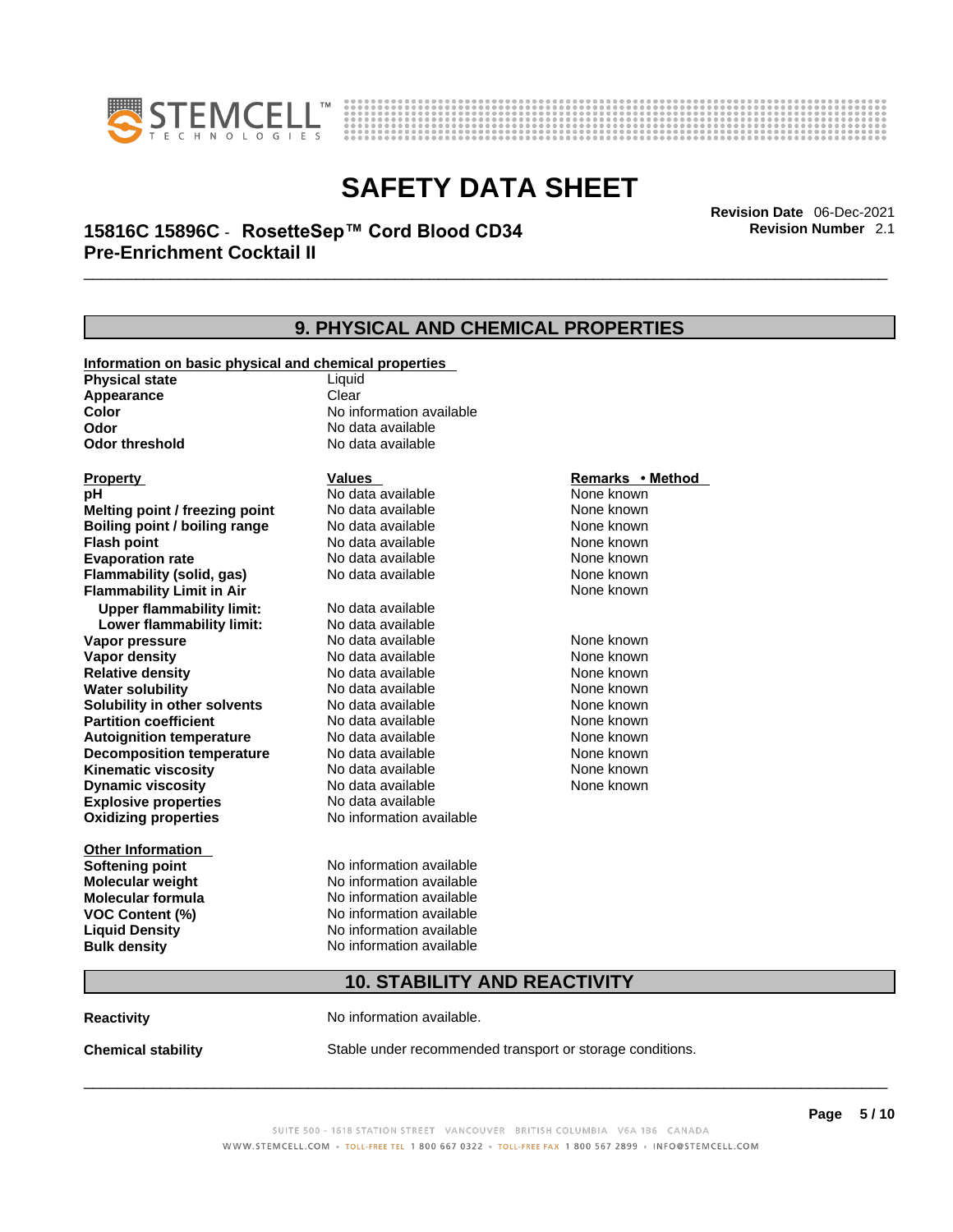



\_\_\_\_\_\_\_\_\_\_\_\_\_\_\_\_\_\_\_\_\_\_\_\_\_\_\_\_\_\_\_\_\_\_\_\_\_\_\_\_\_\_\_\_\_\_\_\_\_\_\_\_\_\_\_\_\_\_\_\_\_\_\_\_\_\_\_\_\_\_\_\_\_\_\_\_\_\_\_\_\_\_\_\_\_\_\_\_\_\_\_\_\_ **Revision Date** 06-Dec-2021 **15816C 15896C** - **RosetteSep™ Cord Blood CD34 Pre-Enrichment Cocktail II** 

**Revision Number** 2.1

| <b>Possibility of hazardous reactions</b> None under normal processing. |                                           |
|-------------------------------------------------------------------------|-------------------------------------------|
| <b>Conditions to avoid</b>                                              | None known based on information supplied. |
| Incompatible materials                                                  | None known based on information supplied. |

**Hazardous decomposition products** None known based on information supplied.

# **11. TOXICOLOGICAL INFORMATION**

### **Information on likely routes of exposure**

#### **Product Information**

| <b>Inhalation</b>   | Specific test data for the substance or mixture is not available.            |
|---------------------|------------------------------------------------------------------------------|
| Eye contact         | Specific test data for the substance or mixture is not available.            |
| <b>Skin contact</b> | Specific test data for the substance or mixture is not available.            |
| Ingestion           | Specific test data for the substance or mixture is not available.            |
|                     | Symptoms related to the physical, chemical and toxicological characteristics |

**Symptoms** No information available.

**Numerical measures of toxicity**

**Acute toxicity**

**Unknown acute toxicity** 0 % of the mixture consists of ingredient(s) of unknown toxicity

0 % of the mixture consists of ingredient(s) of unknown acute oral toxicity

0 % of the mixture consists of ingredient(s) of unknown acute dermal toxicity

0 % of the mixture consists of ingredient(s) of unknown acute inhalation toxicity (gas)

0 % of the mixture consists of ingredient(s) of unknown acute inhalation toxicity (vapor)

0 % of the mixture consists of ingredient(s) of unknown acute inhalation toxicity (dust/mist) Product Information

#### **Delayed and immediate effects as well as chronic effects from short and long-term exposure**

| <b>Skin corrosion/irritation</b> | mation available.<br>Nο<br>. Inform |
|----------------------------------|-------------------------------------|
| Produc<br>⊆iniormation           |                                     |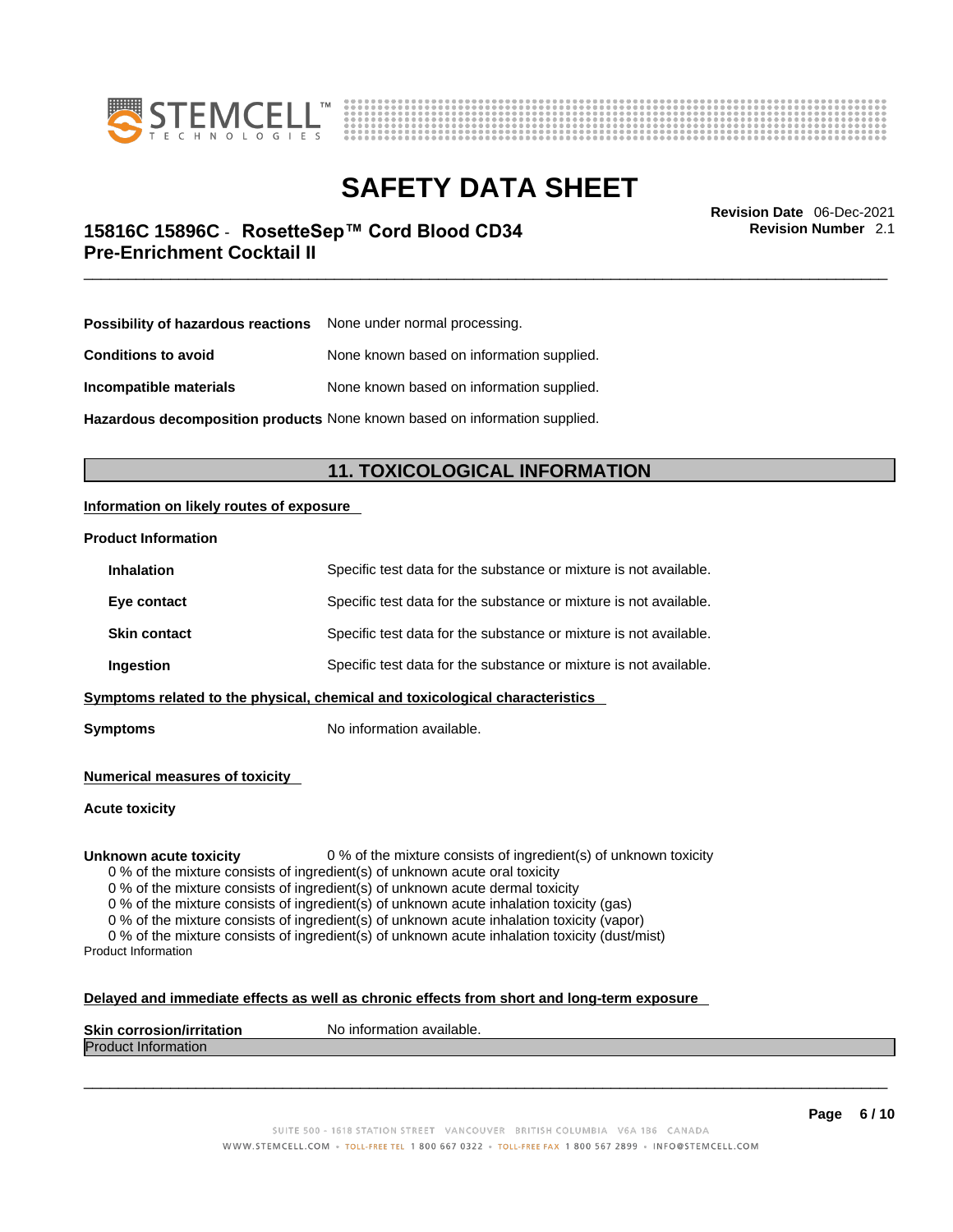



# \_\_\_\_\_\_\_\_\_\_\_\_\_\_\_\_\_\_\_\_\_\_\_\_\_\_\_\_\_\_\_\_\_\_\_\_\_\_\_\_\_\_\_\_\_\_\_\_\_\_\_\_\_\_\_\_\_\_\_\_\_\_\_\_\_\_\_\_\_\_\_\_\_\_\_\_\_\_\_\_\_\_\_\_\_\_\_\_\_\_\_\_\_ **Revision Date** 06-Dec-2021 **15816C 15896C** - **RosetteSep™ Cord Blood CD34 Pre-Enrichment Cocktail II**

**Serious eye damage/eye irritation** No information available. Product Information **Respiratory or skin sensitization** No information available. Product Information **Germ cell mutagenicity** No information available. Product Information **Carcinogenicity** No information available. **Reproductive toxicity** No information available. Product Information **STOT** - single exposure<br>
No information available. Product Information **STOT** - **repeated exposure** No information available. Product Information **Aspiration hazard** No information available.

# **12. ECOLOGICAL INFORMATION**

| <b>Ecotoxicity</b>                                                |                            |  |
|-------------------------------------------------------------------|----------------------------|--|
|                                                                   | <b>Product Information</b> |  |
| No information available.<br><b>Persistence and degradability</b> |                            |  |
| <b>Bioaccumulation</b><br>There is no data for this product.      |                            |  |
|                                                                   |                            |  |
| Other adverse effects                                             | No information available.  |  |

# **13. DISPOSAL CONSIDERATIONS**

| Waste treatment methods                |                                                                                                                    |
|----------------------------------------|--------------------------------------------------------------------------------------------------------------------|
| Waste from residues/unused<br>products | Dispose of in accordance with local regulations. Dispose of waste in accordance with<br>environmental legislation. |
| Contaminated packaging                 | Do not reuse empty containers.                                                                                     |

**Page 7 / 10**

**Revision Number** 2.1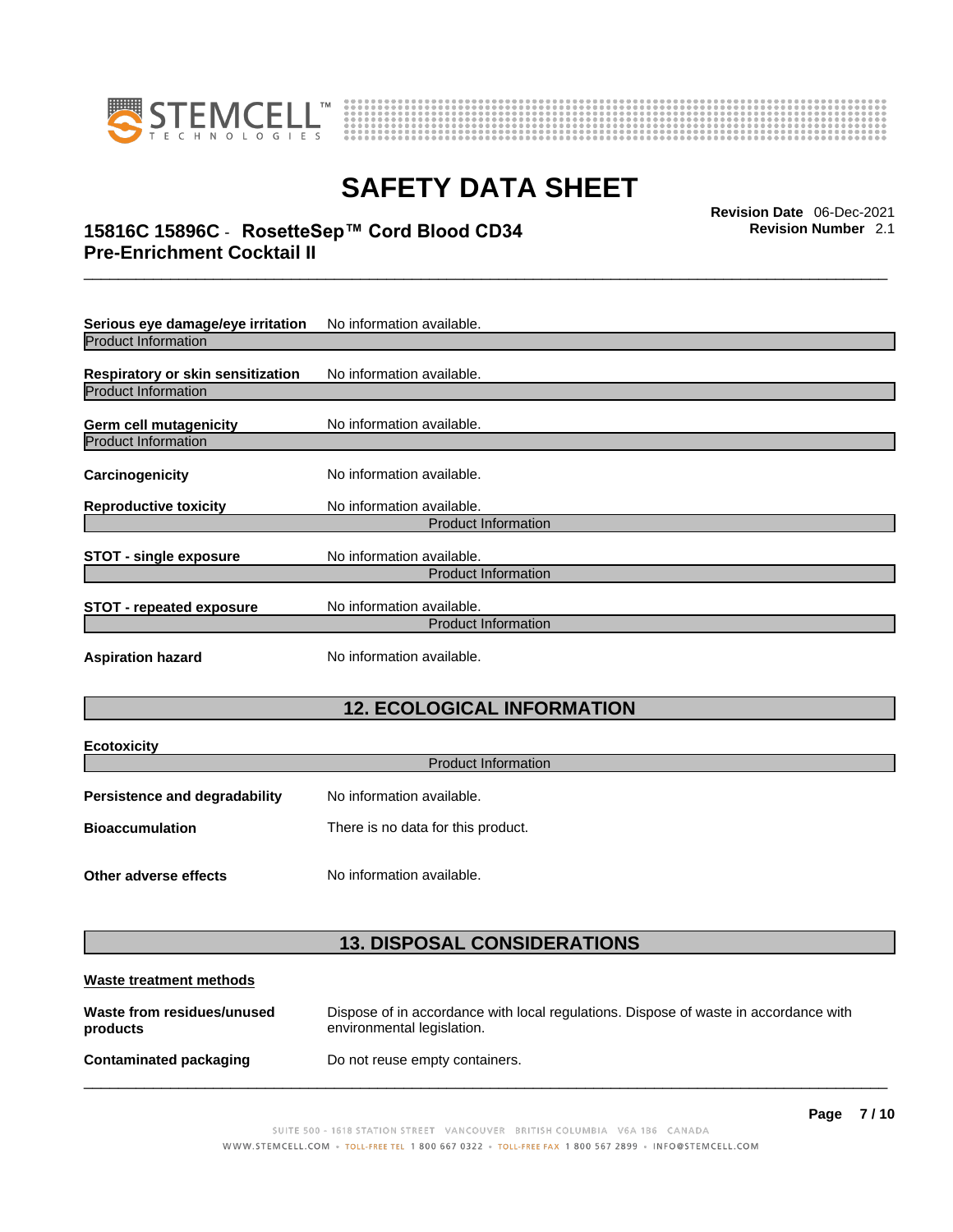



**Revision Number** 2.1

# \_\_\_\_\_\_\_\_\_\_\_\_\_\_\_\_\_\_\_\_\_\_\_\_\_\_\_\_\_\_\_\_\_\_\_\_\_\_\_\_\_\_\_\_\_\_\_\_\_\_\_\_\_\_\_\_\_\_\_\_\_\_\_\_\_\_\_\_\_\_\_\_\_\_\_\_\_\_\_\_\_\_\_\_\_\_\_\_\_\_\_\_\_ **Revision Date** 06-Dec-2021 **15816C 15896C** - **RosetteSep™ Cord Blood CD34 Pre-Enrichment Cocktail II**

# **14. TRANSPORT INFORMATION**

| <b>DOT</b>  | Not regulated |
|-------------|---------------|
| <u>TDG</u>  | Not regulated |
| MEX         | Not regulated |
| ICAO (air)  | Not regulated |
| IATA        | Not regulated |
| <b>IMDG</b> | Not regulated |
| RID         | Not regulated |
| <b>ADR</b>  | Not regulated |
| <b>ADN</b>  | Not regulated |

# **15. REGULATORY INFORMATION**

| <b>International Inventories</b> |                 |
|----------------------------------|-----------------|
| TSCA                             | Complies        |
| <b>DSL/NDSL</b>                  | Complies        |
| <b>EINECS/ELINCS</b>             | Complies        |
| ENCS                             | Does not comply |
| <b>IECSC</b>                     | Complies        |
| KECL                             | Complies        |
| PICCS                            | Complies        |
| AICS                             | Complies        |
|                                  |                 |

 **Legend:** 

 **TSCA** - United States Toxic Substances Control Act Section 8(b) Inventory

 **DSL/NDSL** - Canadian Domestic Substances List/Non-Domestic Substances List

 **EINECS/ELINCS** - European Inventory of Existing Chemical Substances/European List of Notified Chemical Substances

- **ENCS**  Japan Existing and New Chemical Substances
- **IECSC**  China Inventory of Existing Chemical Substances
- **KECL**  Korean Existing and Evaluated Chemical Substances
- **PICCS**  Philippines Inventory of Chemicals and Chemical Substances
- **AICS**  Australian Inventory of Chemical Substances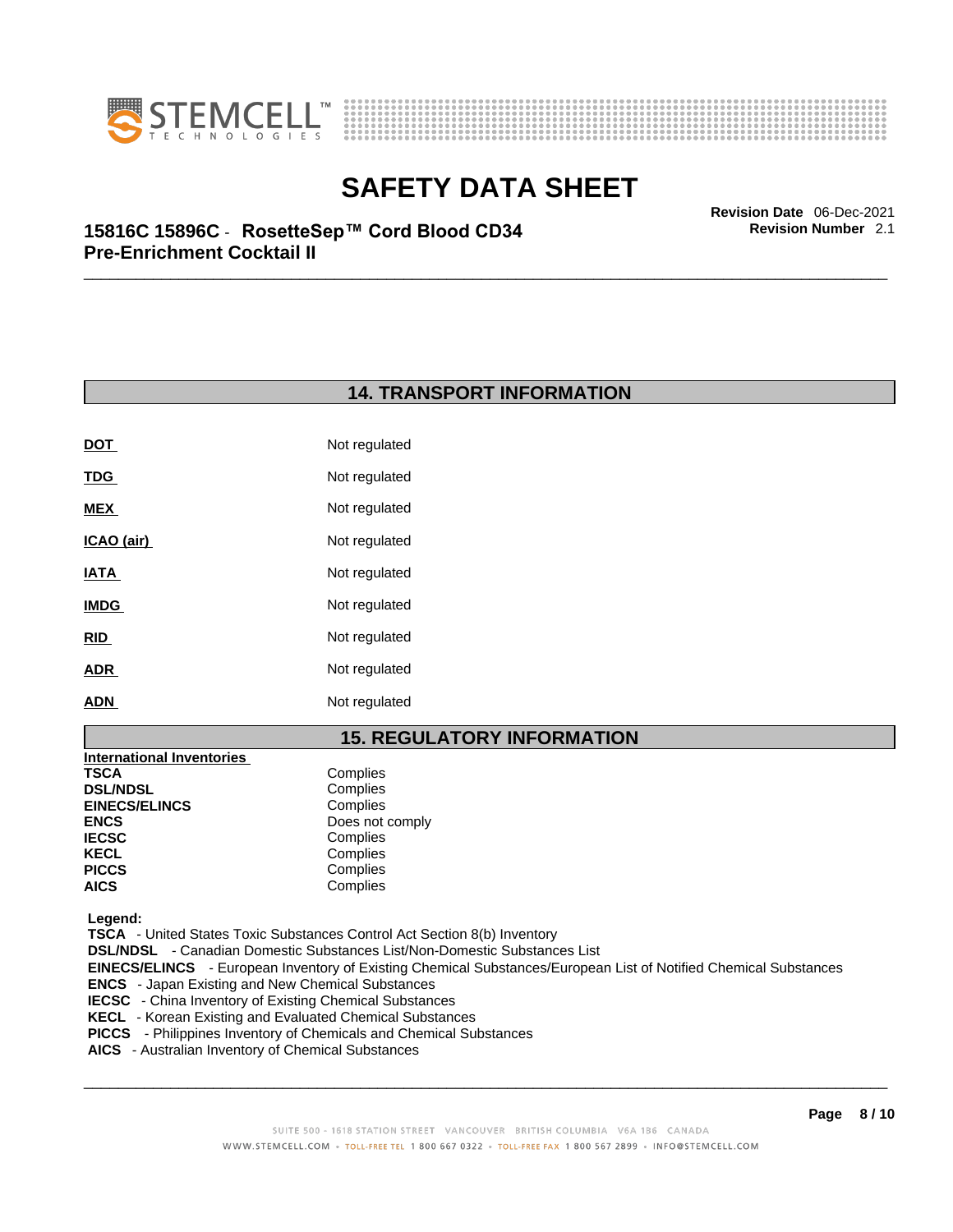



# \_\_\_\_\_\_\_\_\_\_\_\_\_\_\_\_\_\_\_\_\_\_\_\_\_\_\_\_\_\_\_\_\_\_\_\_\_\_\_\_\_\_\_\_\_\_\_\_\_\_\_\_\_\_\_\_\_\_\_\_\_\_\_\_\_\_\_\_\_\_\_\_\_\_\_\_\_\_\_\_\_\_\_\_\_\_\_\_\_\_\_\_\_ **Revision Date** 06-Dec-2021 **15816C 15896C** - **RosetteSep™ Cord Blood CD34 Pre-Enrichment Cocktail II**

**Revision Number** 2.1

#### **US Federal Regulations**

#### **SARA 313**

Section 313 of Title III of the Superfund Amendments and Reauthorization Act of 1986 (SARA). This product does not contain any chemicals which are subject to the reporting requirements of the Act and Title 40 of the Code of Federal Regulations, Part 372.

### **CWA** (Clean Water Act)

This product does not contain any substances regulated as pollutants pursuant to the Clean Water Act (40 CFR 122.21 and 40 CFR 122.42).

#### **CERCLA**

This material, as supplied, does not contain any substances regulated as hazardous substances under the Comprehensive Environmental Response Compensation and Liability Act (CERCLA) (40 CFR 302) or the Superfund Amendments and Reauthorization Act (SARA) (40 CFR 355). There may be specific reporting requirements at the local, regional, or state level pertaining to releases of this material.

#### **US State Regulations**

#### **California Proposition 65**

This product does not contain any Proposition 65 chemicals.

#### **U.S. State Right-to-Know Regulations**

#### **US State Regulations**

| Chemical name            | New Jersey | <b>Massachusetts</b> | Pennsylvania |
|--------------------------|------------|----------------------|--------------|
| Water                    |            |                      |              |
| 7732-18-5                |            |                      |              |
| Sodium Phosphate Dibasic |            |                      |              |
| 7558-79-4                |            |                      |              |

#### **U.S. EPA Label Information**

#### **EPA Pesticide Registration Number** Not applicable